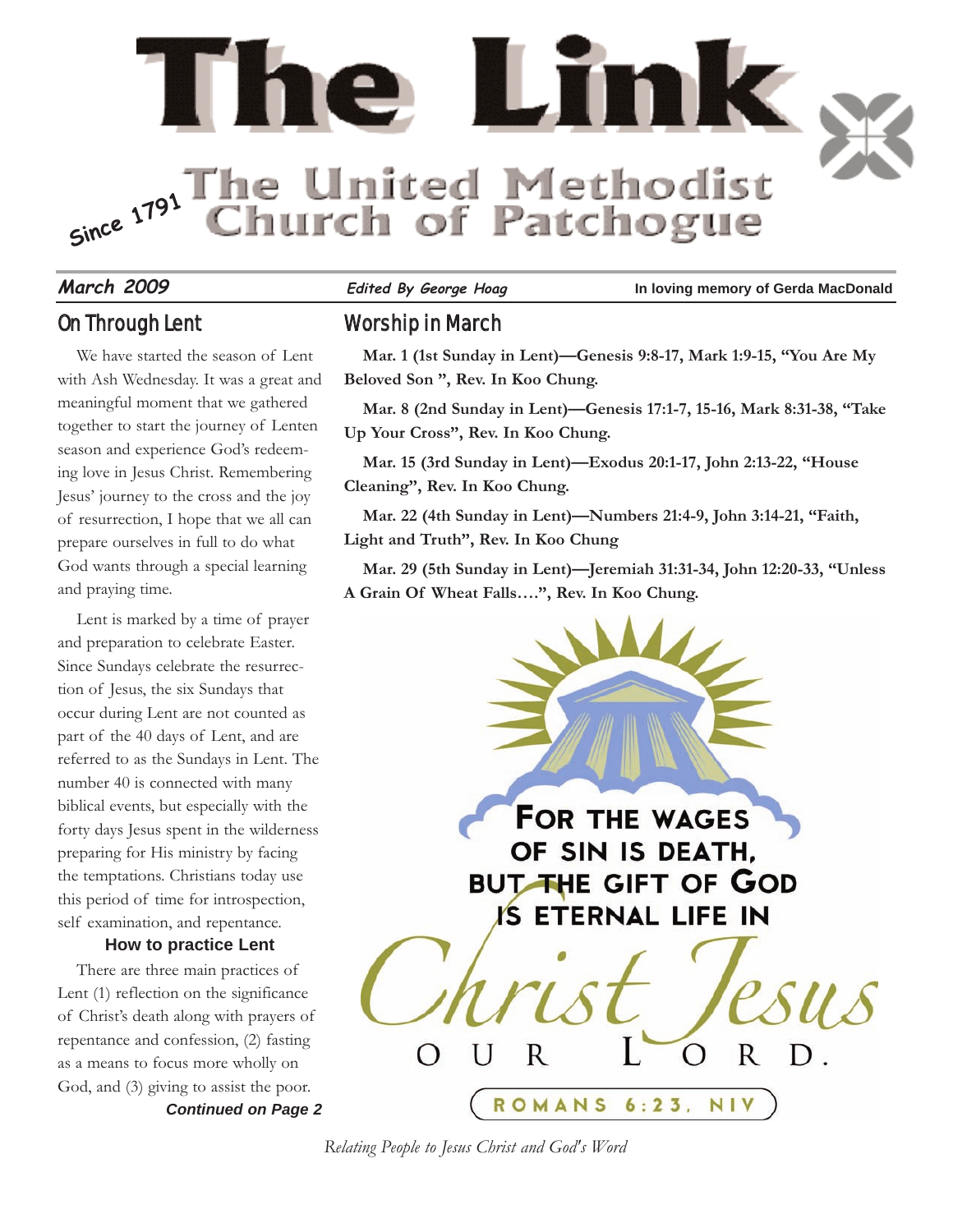# <sub>Circle</sub> of Concer<sub>n</sub>

#### *For Guidance:*

Lisa D., Barbara McAllister, Joe Brentlink, David & Lori Purificato, Ray Gallo, Ray Clark, Maj. Don Cornwell stationed in South Korea, Cat Placement and Rescue, Brenda Bonfe D'Angelo, Christy Wood, Samantha, Michael Dellazizzi and family, Michael Amarati, Ernie Titus, Philip Demacos, Pat, Joanne, and Connor.

#### *These Who are Hospitalized:*

Josh Boneventure, Christine Quinn's cousin Frank, Nana Grace, Nancy Marshall, Howard Alt, Deborah Belmonte, Baby Joseph, Gail Devery, Mike Welsh and Jan Boyd.

#### *These at Home:*

Betty Hanley, Cliff McClean, Joan Welsh, Joseph Weinzettle, Eric & Pat Carlson, Nancy Rogers, Elise Gavrock, Martha Campanile, Natalie Burnett-Lynch, Kathleen Chodorski, Philip Crandall, Kyra McCarthy, Cheryl Ward, Lucille Barthelme, Debi DelRossi, Belle Barile, Tom Furman, Lisa Lopez, Dorotea Sanchez, Mary Jones, Ruth Masem, Billy Lattazino, Shirley Scalice, Florence Carde, Frank Westerland, Elizabeth Biederman, Paul Rice, Grace Richardson, and John.

#### *These who are in Rehab or Nursing Care Facilities:*

Alice Zahnd in Patchogue Nursing Center, 25 Schoenfeld Blvd., Patchogue, NY; Anna Satterly in Brookhaven Health Care Facility, 801 Gazzola Drive, East Patchogue, NY 11772; Lew and Kitty Brunnemer in Cedar Lodge Nursing Home, 6 Frowein Road, Center Moriches, NY 11934; Gerry Flood in St. James Nursing Home (Room 269) 273 Moriches Rd., St. James, NY 11780; Doris Shrimpton in Bellhaven Nursing Center, 110 Beaverdam Rd., Brookhaven; Hazel Nargi in McPeak's Adult Home, 286 N. Ocean Ave., Patchogue; Marian King in Sunrise Assisted Living, 2 Hills Rd., E. Setauket, Rm. 2; Anna Bonfe, Rm. 201, Cunningham Bldg., Loretto Rest, 708 E. Brighton Ave., Syracuse, NY 13205; Toby Miller (Room 213B) in Affinity Skilled Living and Rehabilitation Center, 305 Locust Avenue, Oakdale, NY 11769.

*Pray for our church and her future directions!*

## Lent (from Page 1)

#### **1. Prayer and Meditation**

Read over the Gospel accounts of Christ's arrest, trial, and crucifixion. Reflect on His suffering, and the tremendous love that it represents. Reflect on your own sin and what it cost Him. Take out some time for prayers of confession and repentance. Do some spiritual "house cleaning."

#### **2. Fasting**

Give up something for God. Fasting is not a means to "earn" something from God, but rather a way to learn to curb your appetites and focus more completely on God.

#### **3. Giving to the poor**

Giving to assist the poor. Consider doing some volunteer work. And, think about how we can show the love of Christ to others.

Lenten season is really a time of preparation to celebrate God's marvelous redemption at Easter, and the resurrected life that we live, and hope for, as Christians.

I pray that we find God's special presence in our Lenten journey.

In Christ,

*—Rev. In Koo Chung*



#### **St. Patrick's Day Dinner Saturday, March 14th at 5:00 p.m.**

at the Patchogue United Methodist Church, 10 Church Street & South Ocean Avenue, Patchogue

With a choice of traditional corned beef and cabbage or Irish roasted chicken.

\$13 for adults and \$7.50 for children under 12.

Call the church office at 475-0381 or Bob Prince at 576-9773 for more info or if you would like to help. .Let us break bread together and have a blessed happy Saint Patrick's Day. Senior pricing & group rates available.

*Lift up your church with your prayers, presence, gifts and service.*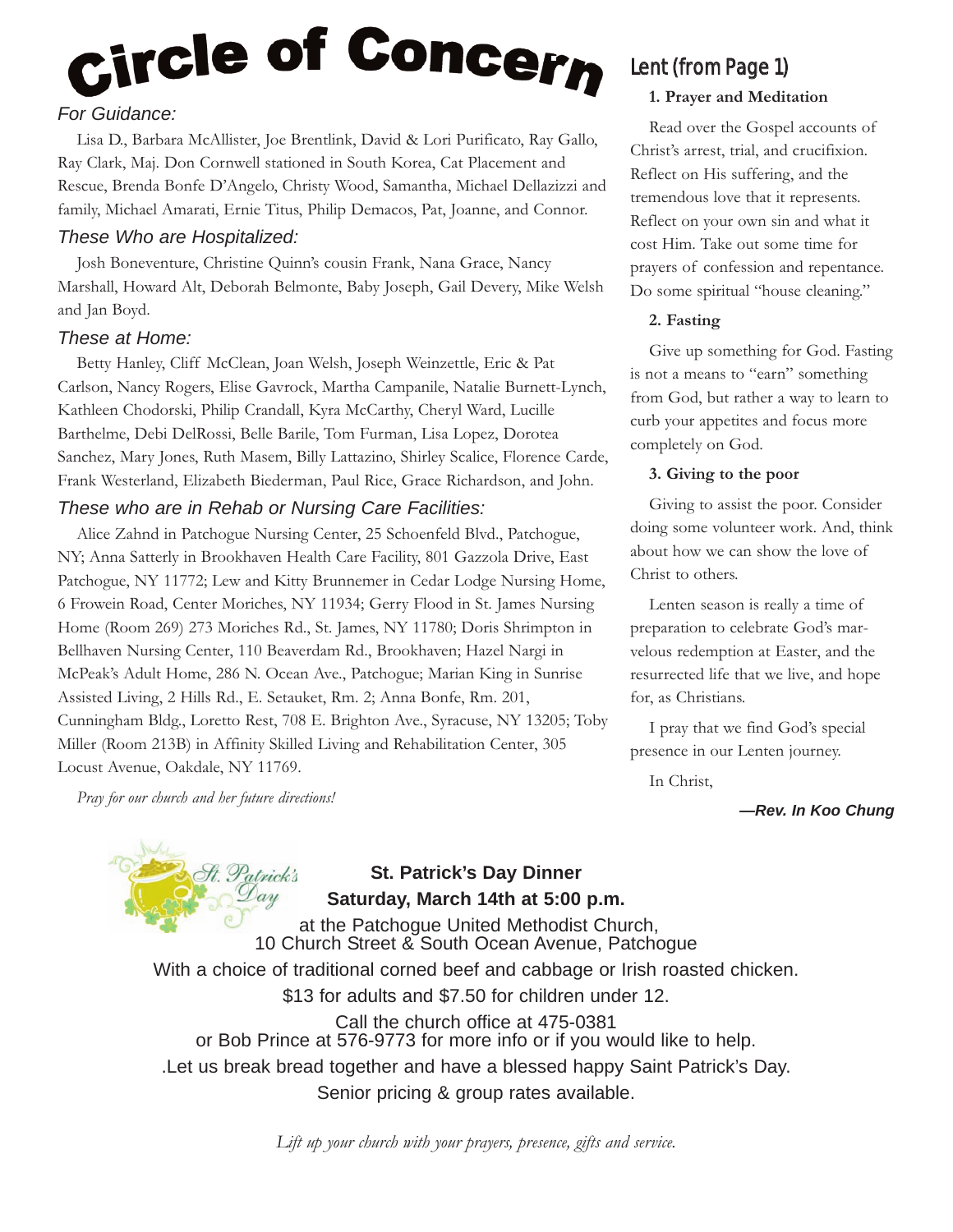#### Immigration —Who is Your Neighbor?

Ever since the ancestors of all modern humans walked out of Africa, approximately 85,000 years ago, we have been on the move, spreading out over the face of the earth. Of course, there were no national or state boundaries - people moved to where there were food sources, drinkable water, and other natural resources. (Salt, for example) It was all about sustaining life and raising your family. **"What we need is a comprehensive,**

When the human groups we generally call Native Americans

**rational, and, yes, compassionate examination and revision of our entire immigration policies and system."**

first came to the North American continent, they, too, were in search of food and places to live.

They were immigrants, too, though many thousands of years ahead of the later European and other immigrant population waves. Perhaps they were slightly more fortunate than the latecomers; after all, they only had to contend with the reactions of the native wildlife already inhabiting the continent.

No wolf ever held up a protest sign telling them to go back where they came from; no badger or mountain lion ever imposed immigration quotas, or screamed that they were here illegally, taking food out of the mouths of their cubs. Okay, they might have eaten some Native Americans, but NOT because they were immigrants.

The sad reality is that, although we really are a nation of immigrants, (though for slaves and indentured servants, not by choice) we have always had an ambivalent and restrictive attitude about immigration.

 In 1790, only "free white persons" could become citizens, a rule that was not officially erased until 1952.

 In the late 1800's, Chinese laborers were banned from further immigration.

● In 1917, Asia, with the exception of Japan and the Philippines, became a "banned zone", from which immigration was forbidden.

> Those who did manage to make it to our shores were often treated with scorn. My own ancestors, some of

whom arrived in the 1700's, but most in the later 1800's, were often depicted as sauerkraut-eating blockheads, thick headed Dutchmen. (What's wrong with sauerkraut?)

The Irish were famously discriminated against—particularly in the New York City area. Help wanted signs typically included the proviso that "Irish Need Not Apply". Restaurants put signs in their windows that said, "Irish and Dogs Not Allowed."

What is this all about? Is all this ambivalence and plain hostility based on a primeval fear of those who seem different—whether in appearance or cultural traditions or language? Is it an attitude of "I've got mine and I mean to keep it, so don't even think about getting yours?" Or are our immigration atitudes and laws the result of conflicting political, economic, and foreign policy agendas? I would guess, all of the above.

Certainly, we can see some of the contradictions of our foreign policy when we look at the government's

actions towards immigrant asylum requests in the 1980's and early 1990's. Since the US backed the governments of El Salvador and Guatemala in their wars against their own opposing citizens, 98% of all requests for asylum from people fleeing those countries were denied. On the other hand, during that same time frame, applications from immigrants leaving Cuba and Nicaragua, countries whose governments we opposed, were mostly approved.

Economically, the North American Free Trade Agreement (NAFTA), caused great economic hardship with small farmers in Mexico, causing increased immigration.

This is a very complicated topic and one which, too often, is met with politicians scapegoating immigrants while ignoring the larger issues.

What we need is a comprehensive, rational, and, yes, compassionate examination and revision of our entire immigration policies and system.

As Christians, we have been given guidance in both the New and Old Testaments about how we are to treat strangers, immigrants. I invite you to read and reflect on the following scripture passages: Exodus 22: 20-21; Leviticus 19: 33-34; Deuteronomy 24: 17-21; Hebrews 13: 2; Galatians 3: 28; Ephesians 2: 19-22.

I also invite you to read the story of the Good Samaritan in Luke 10 and think about who is your neighbor and why.

Next month, I will write more on this whole topic and would love to hear your thoughts and comments. Peace Sisters and Brothers in Christ.

*—Barbara Becker*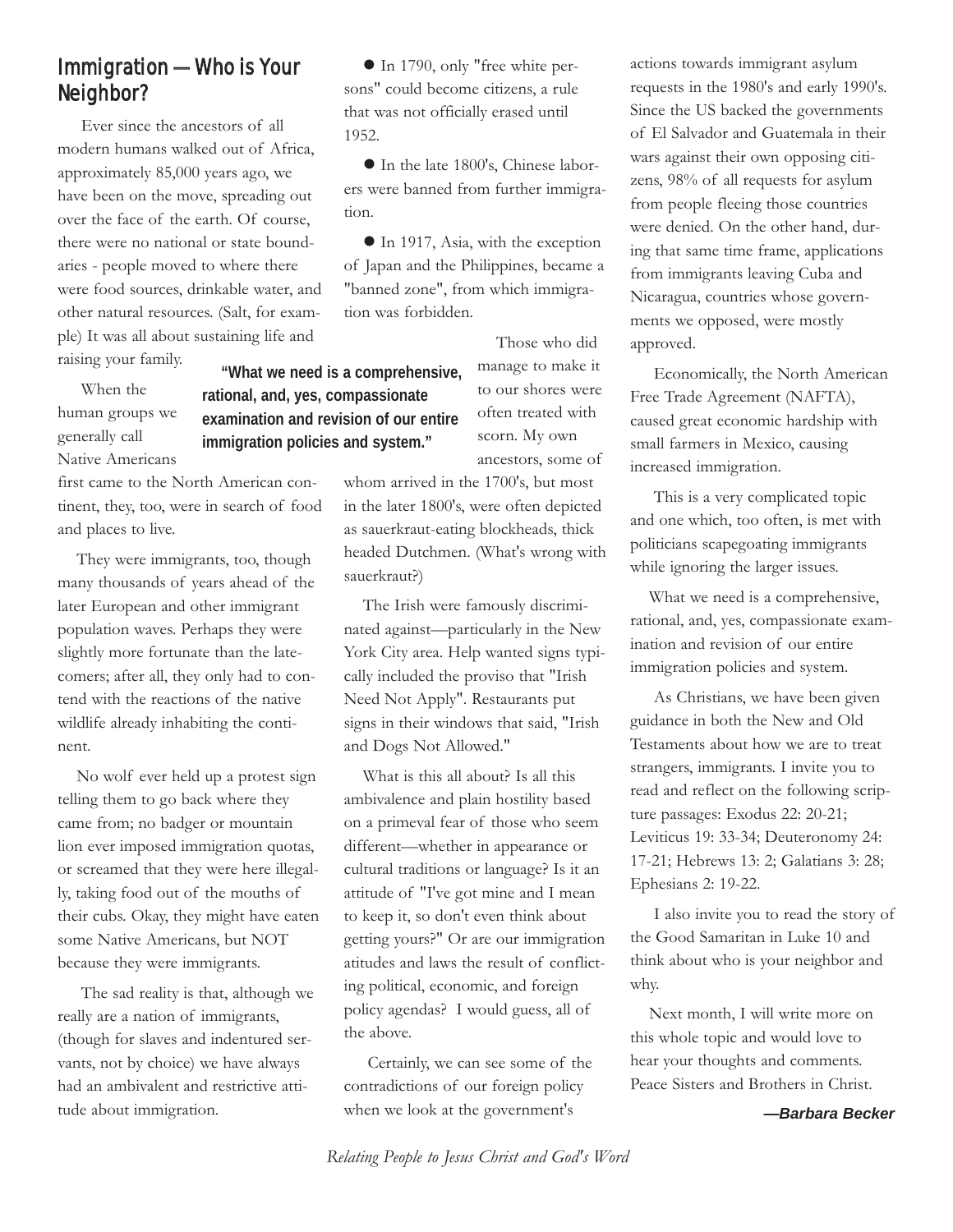### Faith Leaders Call For Humane Immigration Reform

By Kathy L. Gilbert

People of faith must stand up for immigrants or "the moral fiber of this country will be torn beyond repair," said United Methodist Bishop Minerva Carcaño at the launching of a national interfaith campaign for humane immigration reform.

"As people of faith, we cannot and will not stand by in silence while young people die, families are separated, individual freedoms are ignored, and the immigrant community in the U.S. is treated unjustly and inhumanely," she declared. "No more!"

Carcaño, bishop of the denomination's Desert Southwest Annual (regional) Conference, joined two members of Congress and several religious leaders from diverse faiths in announcing the launch of "Prayer, Renewal and Action on Immigration" at a Feb. 11 press conference in the Capitol.

The campaign is designed to engage people of faith on the immigration reform debate. More than 100 faith communities were to hold prayer vigils across the country during the Feb. 13-22 Congressional recess.

"It is really going to be a good President's Day recess," said U.S. Rep. Luis V. Gutierrez (D-Ill.), who has been an outspoken advocate of immigration reform. He said he was happy and excited to have the faith community actively involved in the movement for reform.

Gutierrez will be part of a congressional Hispanic caucus holding town hall meetings on comprehensive immigration reform in faith communities during the last weekend of February.

"We are going to be in sanctuaries asking people to call President Barack Obama and the new Congress and tell them, 'I am in the church praying,'" he added.

#### **Rights violated**

The human and civil rights of immigrants are being violated, Carcaño pointed out, citing the treatment of immigrant men by Sheriff Joseph Arpaio in her home state of Arizona.

" Just last week, 200 immigrant men in shackles and prison stripes were marched through the streets of Phoenix, Ariz. under armed guard to a tent prison encircled by an electric fence," she said. "Apparently these immigrants were being sent to await deportation in this newly-created detention camp that brought them much human degradation and humiliation but brought much media attention to Sheriff Arpaio."

She said Arpaio called himself an official participant in a federal policing program, 287(g), which allows a state and local law enforcement entity to enter into a partnership with the U.S. Immigration and Customs Enforcement.

"What is clear is that his style of policing has created a climate of fear in our communities, unleashed a vicious wave of ethnic bashing, and shown a complete disregard for basic human rights," she said. "Arizona does not stand alone in this shameful scene, for what is happening in Arizona is happening all across this country."

#### **Power of faith community**

U.S. Rep. Mike Honda (D-Calif.), who is Japanese American, spoke of his personal experience about having the support of the faith community. It was

faith organizations, he said, who spoke out against the incarceration of Japanese Americans after the bombing of Pearl Harbor.

" The power of your organization can be immense and can be a determining factor," he said. "Immigrants will be the salvation of our country because when we draw from them we draw the strength, the history and language we sorely need as a nation to work globally with the rest of the world."

"When government officials tell us who we can and cannot help they are telling us about our ministry. They can't do that. When they tell us not to do our ministry, we will tell them we plan to engage in civil disobedience."

The Interfaith Immigration Coalition, sponsors of the press conference, is a partnership of faith-based organizations committed to enacting humane immigration reform. More than 500 congregations have signed their platform that upholds family unity as a priority, along with a process for undocumented immigrants to earn legal status, protect workers, restore due process protections and facilitate immigrant integration.

In his acceptance of the Democratic nomination for president, Barack Obama said America is a country that understands a mother should not be separated from her children, Gutierrez noted. Yet many news reports show that the Bush administration did just that. "Government cannot promise to bring people out of the shadows of darkness … and then use that power to go out and deport people," he said.

*—Kathy Gilbert is a news writer for United Methodist News Service in Nashville, Tenn.*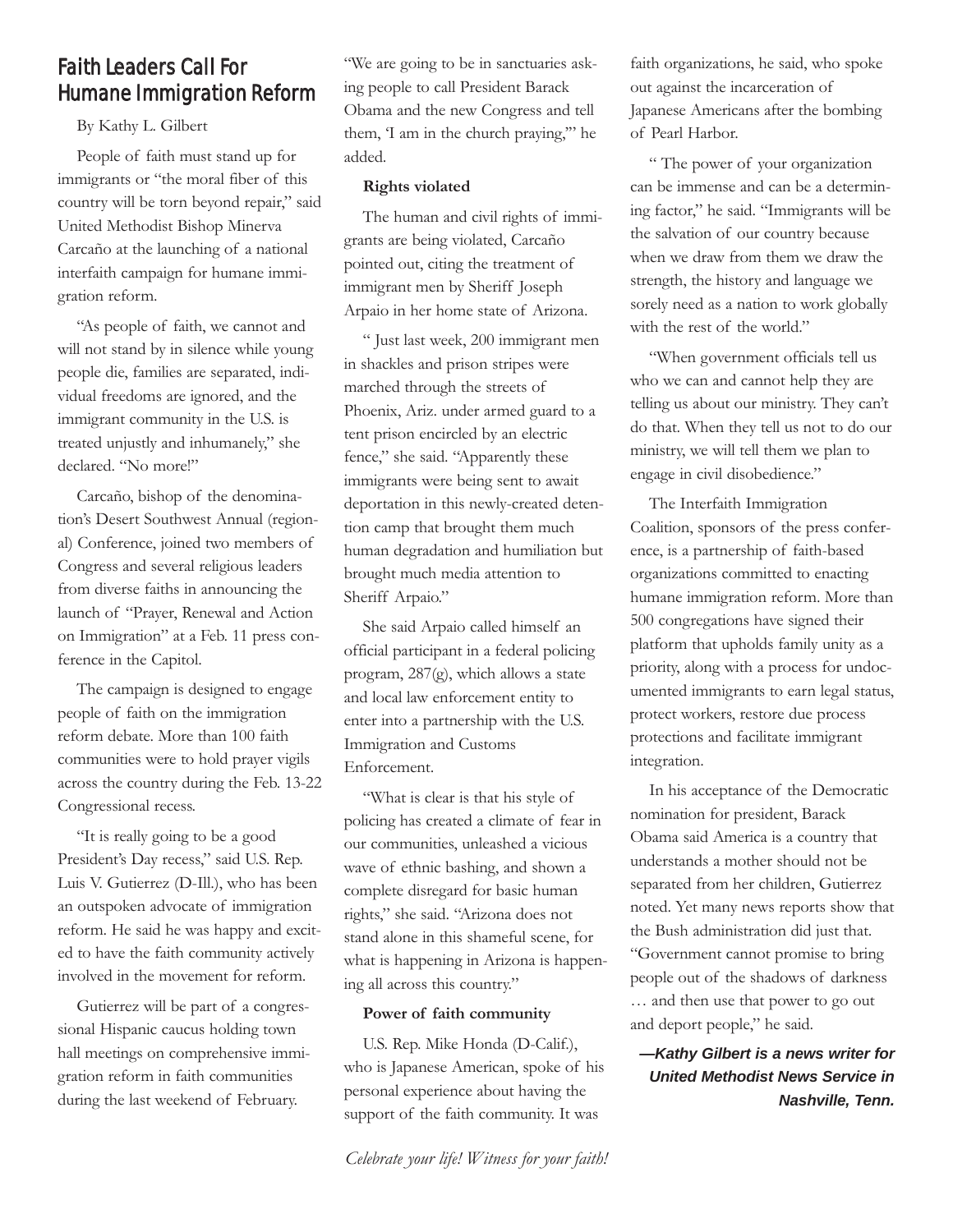# **United Methodist Church of Patchogue March 2009**

| <b>Sun</b>                                                            | Mon                              | <b>Tue</b>                                                                                 | <b>Wed</b>                                  | Thu | Fri | <b>Sat</b>                                                |
|-----------------------------------------------------------------------|----------------------------------|--------------------------------------------------------------------------------------------|---------------------------------------------|-----|-----|-----------------------------------------------------------|
| $\iota$<br>10 a.m.-Church<br>School /Communion<br>Worship             | $\overline{2}$<br>$7$ p.m. $-AA$ | $\mathfrak{Z}$<br>$10$ a.m.-Noon-<br>Food Pantry<br>7:00 p.m.-AA<br>7:30 p.m.—<br>Recovery | $\overline{4}$<br>7:30 p.m.--Bible<br>Study | 5   | 6   | $\overline{7}$                                            |
| 8<br>10 a.m.-Church<br>School /Worship                                | 9<br>$7 p.m. -AA$                | 10<br>$10$ a.m.-Noon-<br>Food Pantry<br>7:00 p.m.-- AA<br>7:30 p.m.-<br>Recovery           | 11<br>7:30 p.m.--Bible<br>Study             | 12  | 13  | 14                                                        |
| 15<br>10 a.m.-Church<br>School /Worship/<br>11:30 a.m.-Finance        | 16<br>7 p.m.-- AA                | 17<br>$10$ a.m.-Noon-<br>Food Pantry<br>7:00 p.m.-- AA<br>7:30 p.m.-<br>Recovery           | 18<br>7:30 p.m.--Bible<br>Study             | 19  | 20  | 21<br>8:00 a.m.-3:00 p.m.<br>-Defensive Driving<br>Course |
| 22<br>10 a.m.-Church<br>School /Worship                               | 23<br>$7 p.m. -AA$               | 24<br>$10$ a.m.-Noon-<br>Food Pantry<br>7:00 p.m.-AA<br>7:30 p.m.—<br>Recovery             | 25<br>7:30 p.m.--Bible<br>Study             | 26  | 27  | 28                                                        |
| 29<br>10 a.m.-Church<br>School /Worship<br>11:30 a.m. $-$<br>Trustees | 30<br>$7$ p.m. $-AA$             | 31<br>$10$ a.m.-Noon-<br>Food Pantry<br>$7:00$ p.m.- $AA$<br>7:30 p.m.-<br>Recovery        |                                             |     |     |                                                           |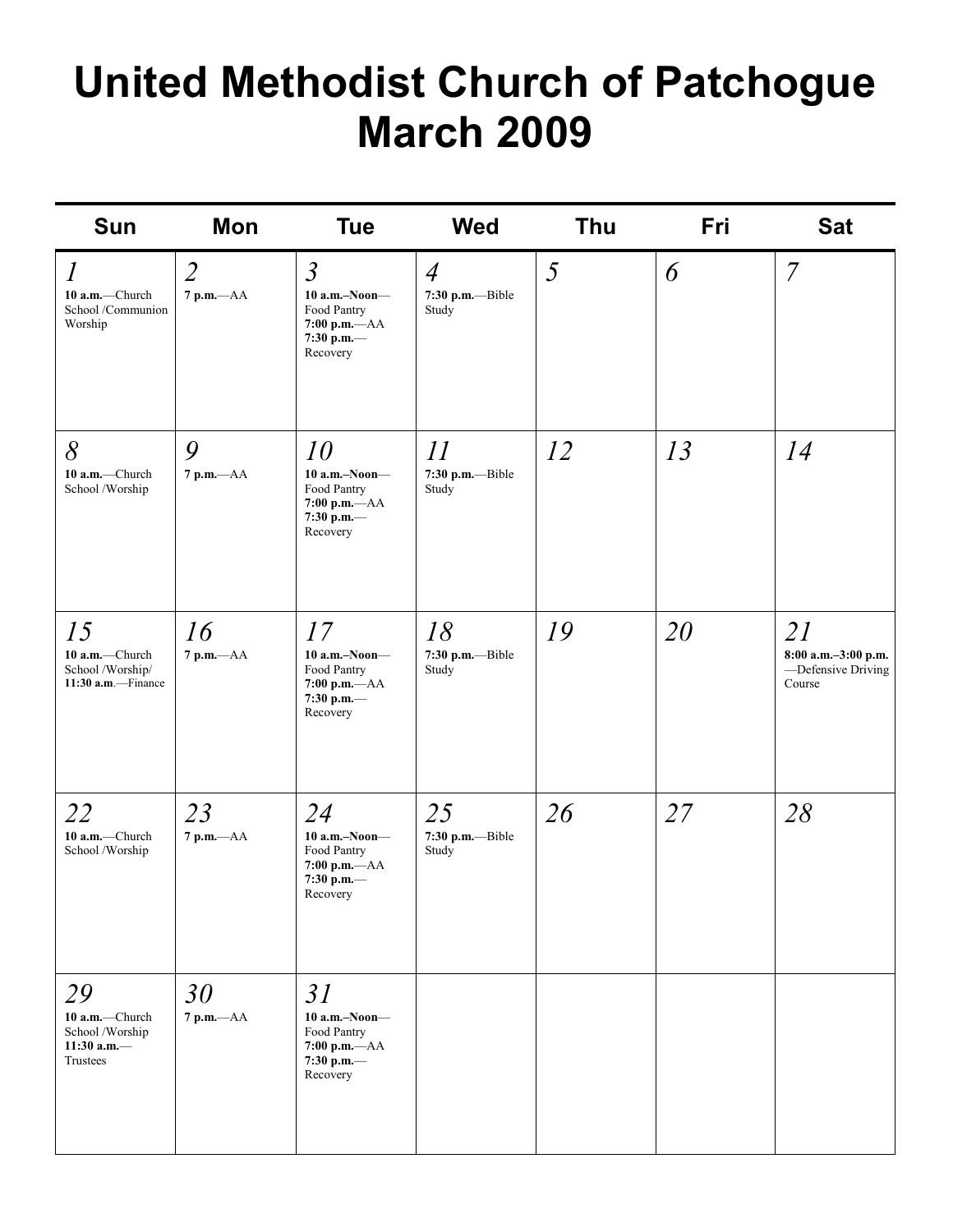

mom got rid of all of them."

A T THE - W  $6:26, NIV$ 

M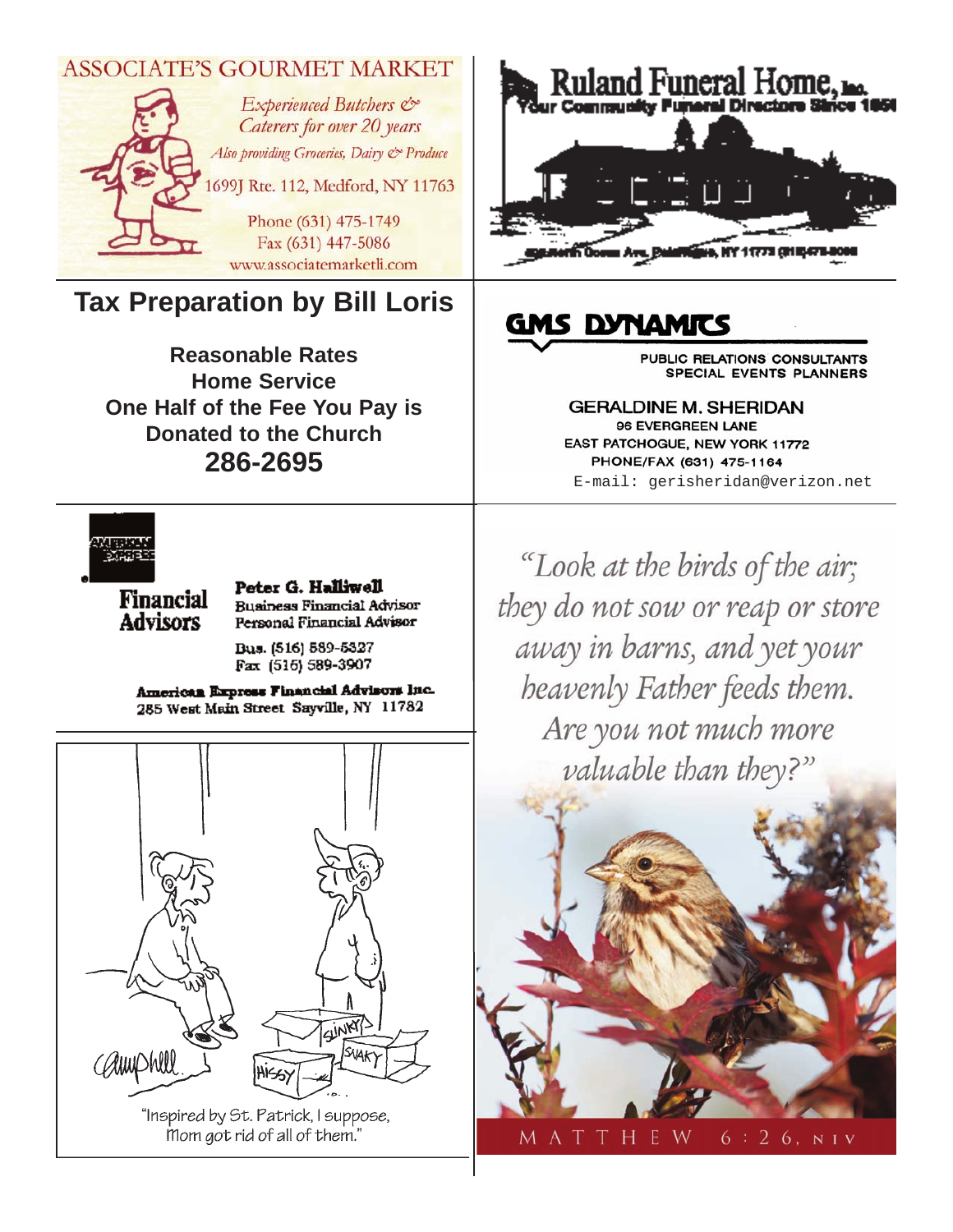#### UMC.Org Reviews: Slumdog Millionaire

Director: Danny Boyle; Production Company: Fox Searchlight Pictures; Cast: Dev Patel, Madhur Mittal, Freida Pinto, Anil Kapoor, Irrfan Khan; Rating: R for some violence, disturbing images and language.

By Gregg Tubbs



UMC.org—Kismet is a Middle Eastern term that means "destiny" or "fate." It can also mean "portion," referring to the lot in life that Allah

grants each person. The idea of kismet hovers over Slumdog Millionaire like an unseen character, nudging events and people this way and that, until this harrowing tale of impoverished orphans in Mumbai, India, blossoms into an exhilarating and life-affirming experience. Do you believe in fate? After seeing a tenacious street kid rise up from India's wretched slums to compete for a fortune and true love, you might be tempted to believe that some things truly are destined to be.

Slumdog Millionaire is being called this year's "little film that could." An independent film by eclectic British director Danny Boyle (Trainspotting, Millions), Slumdog Millionaire is set entirely in India, with a cast mostly unknown to Americans and much of its dialogue in Hindi. But despite its distinct "foreignness," it has been embraced by Western audiences and racking up awards, building box office momentum and becoming an Oscar front-runner for Best Picture. The key to the film's success has been the universality of the human experience so vividly portrayed—the fight for survival, dignity

and love. Moreover, it's a minor miracle that a film set against crushing poverty and shocking brutality could in the end be so uplifting.

Slumdog tells the story of two brothers headed in different directions. Jamal is pure of heart, kind-hearted, endlessly optimistic and most of all, a romantic. Salim, the older brother, is aggressive, unsentimental, lustful and easily seduced by money and power. Add into the mix the beautiful Latika (Freida Pinto), an orphan who becomes Jamal's love and life-rope, but also a wedge between the brothers. As Jamal fights his way out of the slums into an honest, but meager life of odd jobs, Salim drifts deeper into crime, eventually becoming "muscle" for a ruthless Mumbai gangster. (Audiences are cautioned that there are scenes of violence, but none of it is overly graphic or gratuitous. Each event makes Jamal's fated triumph all the more sweet.)

The story also borrows from Dickens—Oliver Twist meets Bollywood—with its class struggle, focus on poverty, and cast of beggars and pickpockets. There's even a Faginlike slumlord who lures Salim, Jamal and Latika into his "orphanage," which turns out to be a school for beggars.

We first meet Jamal Malik ((Dev Patel) on what should be the biggest day of his life. He is the reigning champ on India's version of "Who Wants to Be a Millionaire" and just one question away from winning a staggering 20,000,000 rupees. Rather than celebrating, we witness him being cruelly interrogated by the local police on suspicion of cheating. They and the show's producers believe cheating is the only way the 18-year-old orphan from the slums ("slumdog") could have known the answers. Through vibrant flashbacks, we learn about Jamal

*Celebrate your life! Witness for your faith!*

and his brother Salim, and how their hardscrabble life has uncannily put them in the places and in contact with people that enabled him to know the answers. Jamal is not educated or cultured, but seems assisted by an unseen hand.

As the interrogation goes on, the police begin to be moved by Jamal's rags-to-riches story, but are also curious about why this young man, who is apparently uninterested in money, has put himself so resolutely through this ordeal. That's where we see that above all, Slumdog Millionaire is a love story, and the true prize is being reunited with his lost love Latika.

Slumdog is rich in themes, both basic and complex. It's an exuberant celebration of perseverance and the triumph of the morally sound. The film also explores the power of love to lift us out of dire circumstances, and of course, the possibility of destiny. It also raises the question of moral relativism. As an audience, we see how it easy it is to cheer as desperate orphans steal and deceive in order to survive, knowing that circumstance has left them little other choice. Is their thieving right? That's for you to decide, but you may feel differently once you walk a while in Jamal's stolen shoes.

Maybe it's the theme of victory over adversity that makes Slumdog Millionaire the perfect film for these times. During stressful times of geopolitical strife and financial insecurity, it is comforting to feel a protecting, guiding hand from above. Just as in the Great Depression when Hollywood musicals and screwball comedies dominated the screen; uplifting, joyful films provide more than escapism: they bring solace and assurance that better times are ahead.